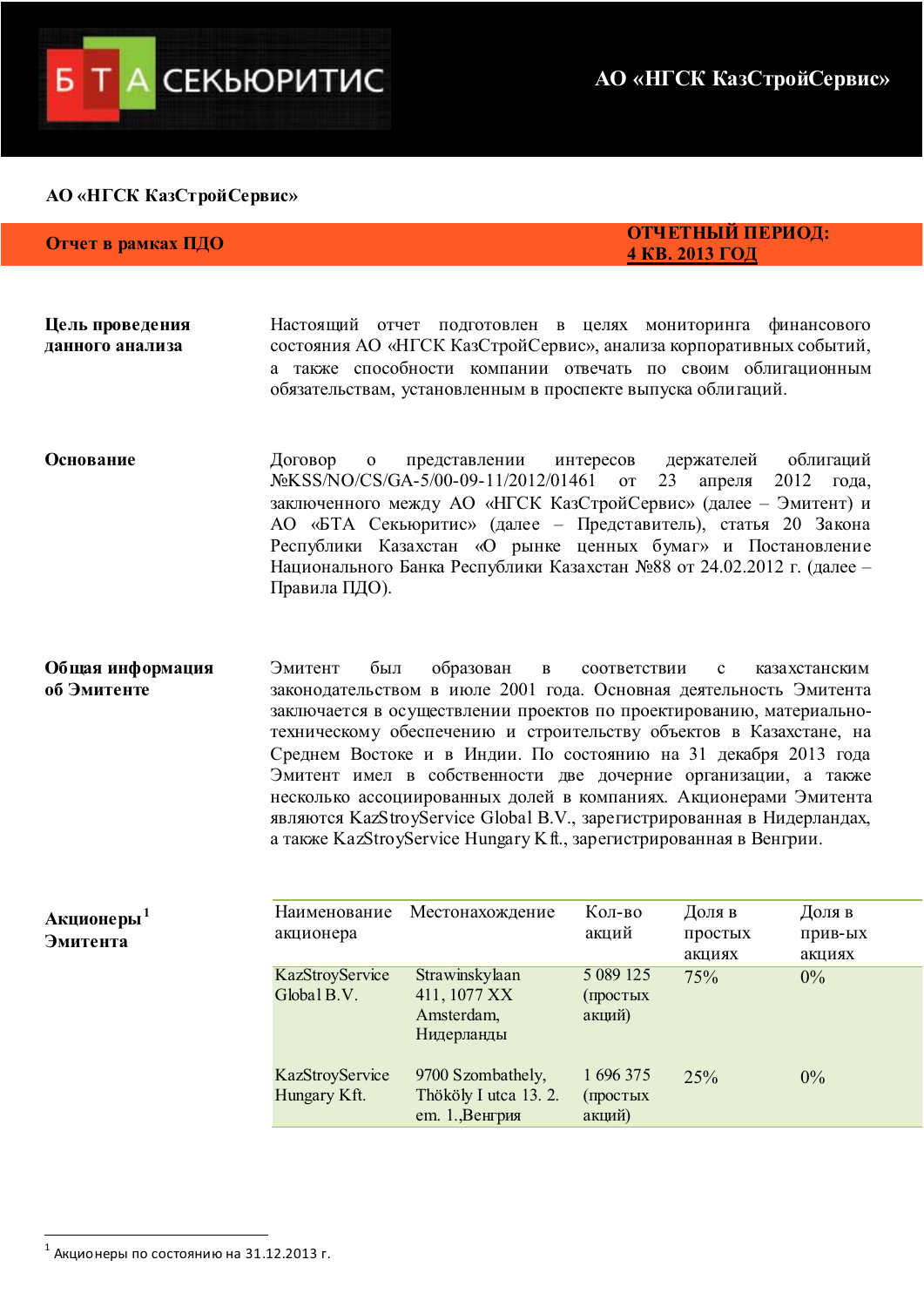

Инвестиции в дочерние и зависимые компании на 31.12.2013 г.

|                                            | Доля      | Дислокация |
|--------------------------------------------|-----------|------------|
| Дочерние организации:                      |           |            |
|                                            |           |            |
| TOO «Engineering and Procurement Services» | $100,0\%$ | Казахстан  |
| TOO «Piling and Infrastructure Services»   | 100,0%    | Казахстан  |
|                                            |           |            |
| Ассоциированные инвестиции:                |           |            |
| АО «ПСН КазСтрой»                          | 50,0%     | Казахстан  |
| ТОО «Keppel Kazakhstan»(Кеппел Казахстан)  | 50,0%     | Казахстан  |
| ТОО «ISKER КазСтройСервис»                 | $50,0\%$  | Казахстан  |
| TOO «Service Pipes Holding»                | 50,0%     | Казахстан  |
| ТОО «СП Сары-Арка»                         | 40,0%     | Казахстан  |
|                                            |           |            |

Корпоративные **события** 

• Значимых корпоративных событий за четвертый квартал 2013 года не было отмечено.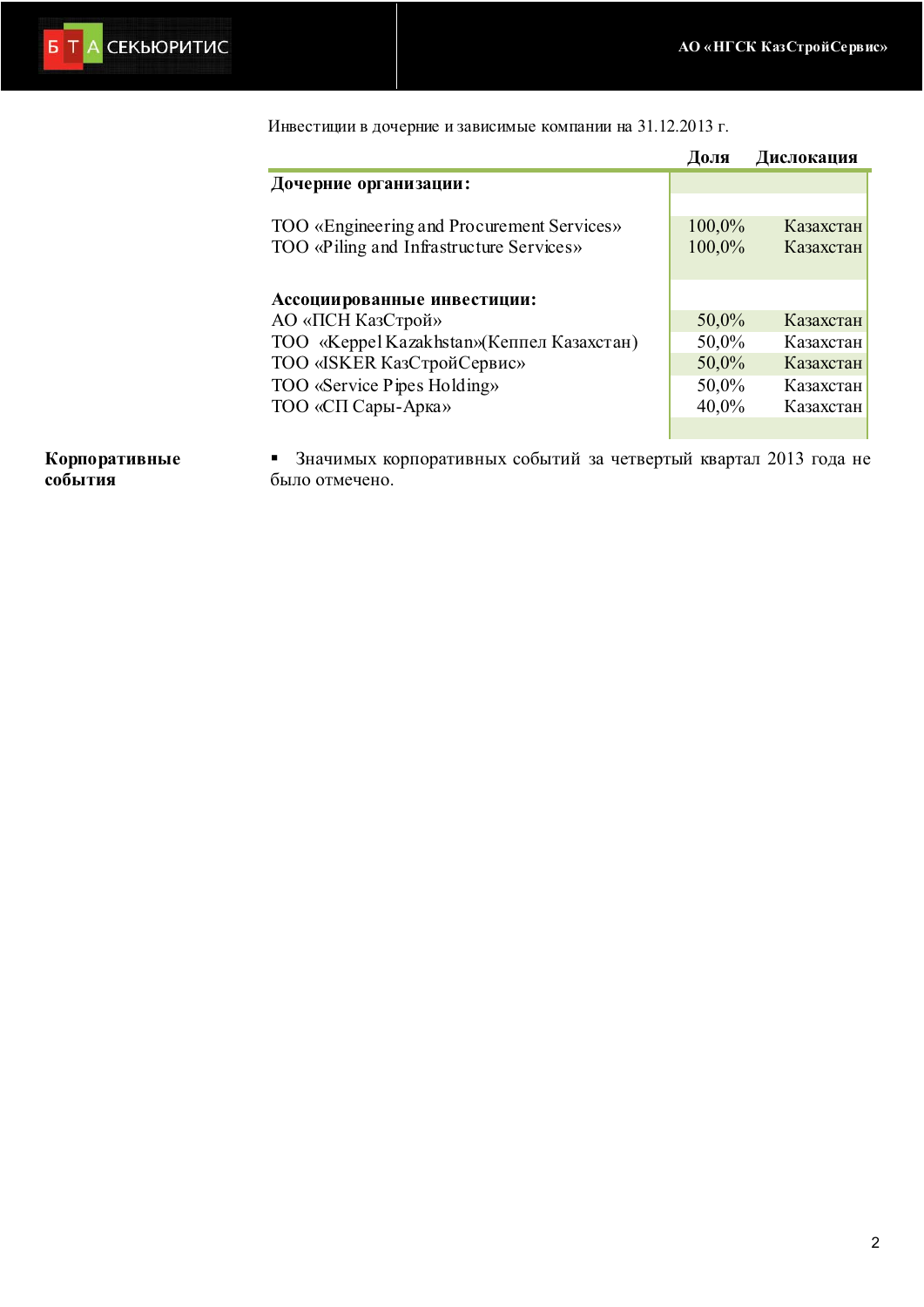

Отчет проведен на основе финансовой отчетности и иной информации, предоставленной Эмитентом по итогам деятельности за четвертый квартал 2013 года.

| 1. Сведения о выпуске облигаций:                             |                                                                                                                                                                                                                                                                                                                                                   |
|--------------------------------------------------------------|---------------------------------------------------------------------------------------------------------------------------------------------------------------------------------------------------------------------------------------------------------------------------------------------------------------------------------------------------|
| Статус относительно официального списка<br><b>KASE</b>       | Облигации Эмитента включены в категорию «долговые ценные<br>бумаги с рейтинговой оценкой (наивысшая категория)»<br>официального списка АО «Казахстанская фондовая биржа»                                                                                                                                                                          |
| <b>HIHH ISIN</b>                                             | KZPO1YO3E264 / KZ2C00001774                                                                                                                                                                                                                                                                                                                       |
| Вид облигаций                                                | Купонные облигации без обеспечения                                                                                                                                                                                                                                                                                                                |
| Количество облигаций/объем выпуска                           | 15 000 000 (пятнадцать миллионов) штук / 15 000 000 000<br>(пятнадцать миллиардов) тенге                                                                                                                                                                                                                                                          |
| Расчетный базис (дней в месяце/дней в году)                  | 30/360                                                                                                                                                                                                                                                                                                                                            |
| Количество размещенных облигаций на дату<br>фиксации реестра | 14 308 990 штук                                                                                                                                                                                                                                                                                                                                   |
| Дата начала обращения                                        | 09.07.2012 г.                                                                                                                                                                                                                                                                                                                                     |
| Срок обращения, лет                                          | 09.07.2015 г. (3 года с даты начала обращения облигаций)                                                                                                                                                                                                                                                                                          |
| Порядок определения купонной ставки                          | Ставка вознаграждения по облигациям составляет 8% годовых<br>облигаций<br>номинальной<br>стоимости<br>$\mathbf{M}$<br>является<br><b>OT</b><br>весь срок обращения облигаций.<br>фиксированной на<br>Вознаграждение на<br>дату выплаты рассчитывается как<br>произведение номинальной стоимости и полугодовой ставки<br>купонного вознаграждения. |

# 2. Сведения об исполнении ограничений (ковенант)

На основании писем Эмитента о соблюдении ограничений (ковенант), предусмотренных проспектом выпуска облигаций, а также иной информации, предоставленной за четвертый квартал 2013 года, Эмитент уведомляет о соблюдении нижеуказанных ограничений (ковенант):

Форма 1. Сведения о соблюдении или нарушении ковенант

| Содержание ограничения                                                                                                                                                                                                                   | Отметка о<br>соблюдении/нарушении | Основание                                                                                                                   |  |
|------------------------------------------------------------------------------------------------------------------------------------------------------------------------------------------------------------------------------------------|-----------------------------------|-----------------------------------------------------------------------------------------------------------------------------|--|
| Ковенанты, предусмотренные проспектом выпуска облигаций Общества                                                                                                                                                                         |                                   |                                                                                                                             |  |
| Не отчуждать входящее в состав<br>Эмитента<br>активов<br>имущество<br>на<br>сумму, превышающую 25% от общей<br>стоимости активов Эмитента на дату<br>отчуждения                                                                          | Соблюдено                         | Финансовая<br>отчетность<br>Общества по состоянию на<br>31.12.2013<br>$\Gamma_{\cdot}$<br>письмо-<br>подтверждение Эмитента |  |
| Не допускать факта неисполнения<br>обязательств, не связанных с выпуском<br>облигаций эмитента, более чем на<br>10% от общей стоимости активов<br>эмитента<br>данного<br>на<br>дату<br>государственной регистрации выпуска<br>облигаций. | Соблюдено                         | Письмо-подтверждение<br>Эмитента                                                                                            |  |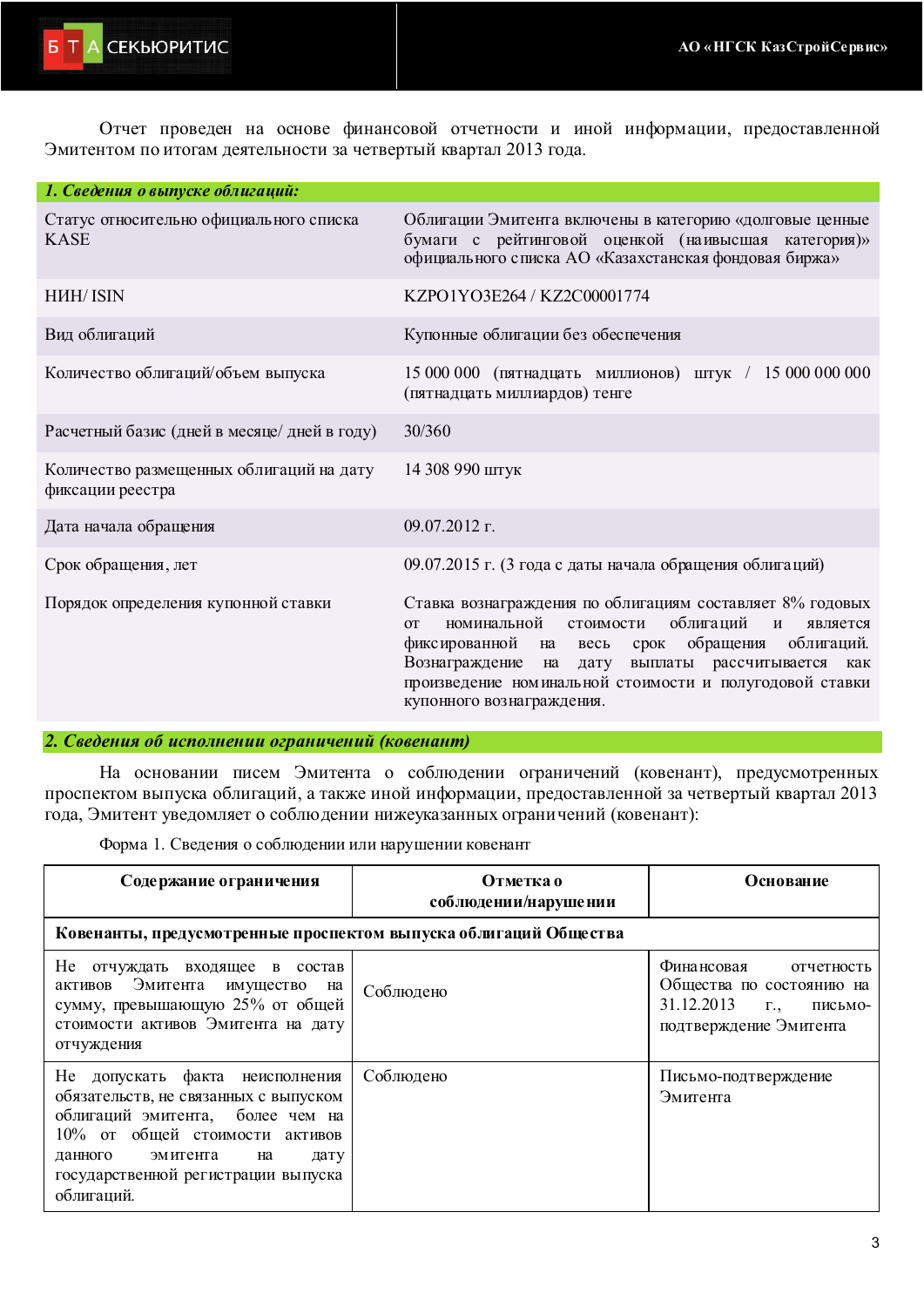

| He<br>вносить<br>изменения<br>В<br>учредительные документы Эмитента,<br>предусматривающие<br>изменения<br><b>ОСНОВНЫХ</b><br>деятельности<br>ВИДОВ<br>Эмитента                                                                                                                                                                                                                                                                                                                                                                                                                                                                                                                                                                                                                                                                                                                                                                                                                                                                                                         | Соблюдено                                                                                                                                                                                                                                                                                                                                     | Сведения о корпоративных<br>событиях<br>Эмитента.<br>Письмо-подтверждение<br>Эмитента.                                                                                                                                                                                 |
|------------------------------------------------------------------------------------------------------------------------------------------------------------------------------------------------------------------------------------------------------------------------------------------------------------------------------------------------------------------------------------------------------------------------------------------------------------------------------------------------------------------------------------------------------------------------------------------------------------------------------------------------------------------------------------------------------------------------------------------------------------------------------------------------------------------------------------------------------------------------------------------------------------------------------------------------------------------------------------------------------------------------------------------------------------------------|-----------------------------------------------------------------------------------------------------------------------------------------------------------------------------------------------------------------------------------------------------------------------------------------------------------------------------------------------|------------------------------------------------------------------------------------------------------------------------------------------------------------------------------------------------------------------------------------------------------------------------|
| Не изменять организационно правовую<br>форму                                                                                                                                                                                                                                                                                                                                                                                                                                                                                                                                                                                                                                                                                                                                                                                                                                                                                                                                                                                                                           | Соблюдено                                                                                                                                                                                                                                                                                                                                     | Сведения о корпоративных<br>событиях<br>Эмитента.<br>Письмо-подтверждение<br>Эмитента.                                                                                                                                                                                 |
| He<br>допускать<br>нарушения<br>сроков<br>предоставления<br>годовой<br>И<br>промежуточной<br>финансовой<br>отчетности, установленных договором<br>негосударственных<br>листинге<br>$\Omega$<br>бумаг,<br><b>Ц</b> е ННЫХ<br>ЭМИССИОННЫХ<br>заключенным между Эмитентом и АО<br>«Казахстанская фондовая биржа»                                                                                                                                                                                                                                                                                                                                                                                                                                                                                                                                                                                                                                                                                                                                                          | Эмитентом<br>Сроки предоставления<br>годовой<br>консолидированной<br>финансовой отчетности за 2013 год<br>будут проверены в установленные<br>договором о листинге сроки.                                                                                                                                                                      | Письмо-подтверждение<br>Эмитента, условия договора                                                                                                                                                                                                                     |
| He<br>нарушения<br>допускать<br>срока<br>предоставления аудиторских отчетов<br>по годовой финансовой отчетности<br>Эмитента, установленного договором о<br>негосударственных<br>листинге<br>бумаг,<br>ценных<br>эмиссионных<br>заключенным между Эмитентом и АО<br>«Казахстанская фондовая биржа»                                                                                                                                                                                                                                                                                                                                                                                                                                                                                                                                                                                                                                                                                                                                                                      | Соблюдение<br>Эмитентом<br>сроков<br>предоставления аудиторских отчетов<br>по годовой финансовой отчетности за<br>2013<br>будет<br>проверено<br>год<br>Представителем в установленные<br>договором о листинге сроки.                                                                                                                          | о листинге на KASE, а также<br>официального<br>сведения с<br>сайта KASE.                                                                                                                                                                                               |
| Не осуществлять выплату дивидендов<br>в денежной или любой другой форме,<br>также как и осуществлять любое<br>распределение<br>полученного<br>другое<br>Эмитентом<br>дохода<br>акционерам<br>Эмитента (будь то посредством выкупа<br>или приобретения акций у акционеров<br>либо иным способом):<br>наступления любого<br>1)<br>B.<br>случае<br>события, по которому может быть<br>объявлен дефолт по облигациям в<br>соответствии<br>$\mathbf c$<br>положениями<br>$11 - 1$<br>3<br>подпункта<br>пункта<br>настоящего Проспекта<br>B<br>любого<br>2)<br>случае<br>отсутствия<br>события, по которому может быть<br>объявлен дефолт по облигациям в<br>$\mathbf c$<br>соответствии<br>положениями<br>$11 - 1$<br>3<br>пункта<br>подпункта<br>Проспекта, если в<br>настоящего<br>результате<br>выплаты дивидендов<br>Эмитентом<br>размер собственного<br>Эмитента<br>составит<br>капитала<br>30 000 000 000<br>чем<br>меньше,<br>(тридцать миллиардов) тенге, при<br>собственный<br>этом<br>капитал<br>Эмитента определяется согласно<br>данным аудированной финансовой | Ha<br>информации,<br>основании<br>Эмитентом<br>предоставленной<br>за<br>2013<br>четвертый<br>квартал<br>года,<br>было<br>выплаты<br>дивидендов<br>He<br>произведено.<br>Ковенант<br>будет<br>проверен<br>$\Pi$ O<br>результатам<br>предоставления<br>Эмитентом<br>аудированной<br>финансовой<br>консолид ированной<br>отчетности за 2013 год. | 1)<br>Письмо-подтверждение<br>Эмитента,<br>сведения<br>$\mathbf{c}$<br>официального сайта KASE,<br>сведения<br>$\mathbf{o}$<br>выплате<br>купонного<br>вознаграждения<br>держателям облигаций<br>2)<br>Годовая<br>аудированная<br>финансовая<br>отчетность<br>Эмитента |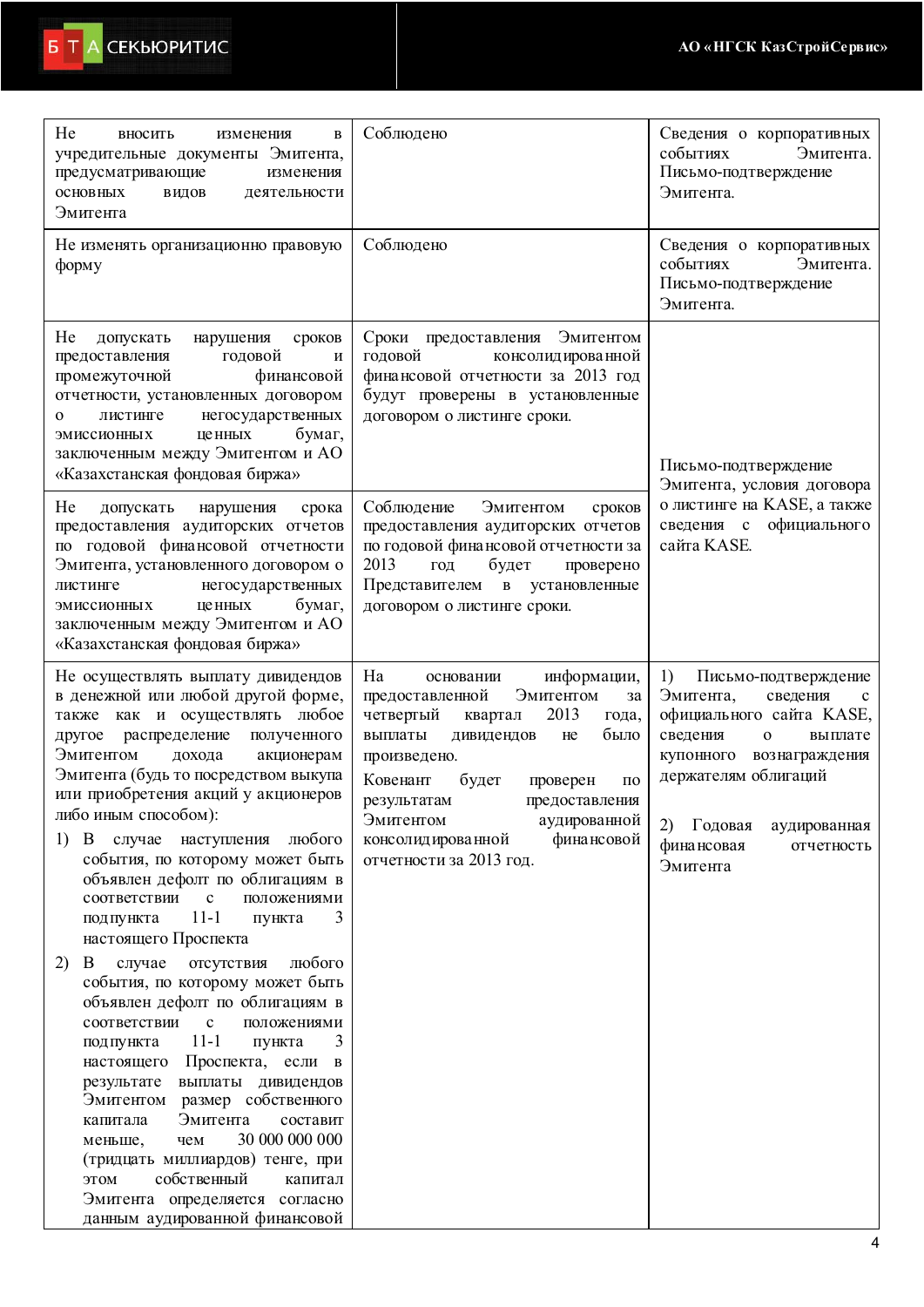| Эмитента,<br>отчетности<br>подготовленной в соответствии с<br>Международными<br>Стандартами<br>Финансовой<br>Отчетности<br>$(\langle \langle \mathcal{M} \mathcal{C} \Phi \mathcal{O} \rangle)$ ,<br>за<br>период,<br>$\bf{B}$<br>отношении которого Эмитентом<br>выплачиваются дивиденды                                                                                                                                                                                                                                                                                                                                                                                                                                                                                                                                                                                                                                                                                                            |                                                                                                                                         |                                                                                                     |
|------------------------------------------------------------------------------------------------------------------------------------------------------------------------------------------------------------------------------------------------------------------------------------------------------------------------------------------------------------------------------------------------------------------------------------------------------------------------------------------------------------------------------------------------------------------------------------------------------------------------------------------------------------------------------------------------------------------------------------------------------------------------------------------------------------------------------------------------------------------------------------------------------------------------------------------------------------------------------------------------------|-----------------------------------------------------------------------------------------------------------------------------------------|-----------------------------------------------------------------------------------------------------|
| Соотношение Чистый долг/ЕВІТDА не<br>должно превышать значение 3,00 по<br>завершенного<br>результатам<br>финансового года согласно данным<br>аудированной финансовой отчетности<br>Эмитента,<br>подготовленной<br>$\bf{B}$<br>соответствии с МСФО                                                                                                                                                                                                                                                                                                                                                                                                                                                                                                                                                                                                                                                                                                                                                    | Ковенант<br>будет<br>проверен<br>ПО<br>годовой<br>результатам<br>консолидированной<br>аудированной<br>финансовой отчетности за 2013 год |                                                                                                     |
| Не допускать обременения основных<br>Эмитента<br>обеспечение<br>средств<br>$\, {\bf B}$<br>займов или иных видов финансовой<br>задолженности, в результате которого<br>соотношение стоимости свободных от<br>обременения основных средств (до<br>амортизации)<br>Эмитента<br>вычета<br>К<br>номинальной<br>стоимости<br><b>BCCX</b><br>(3a)<br>размещенных<br>вычетом<br>выкупленных) облигаций будет ниже<br>уровня 1,25 в течение всего срока<br>обращения облигаций Эмитента. При<br>этом в перечень основных средств не<br>включаются объекты незавершенного<br>строительства и земельные участки, на<br>которых<br>исключительно<br>находятся<br>объекты<br>незавершенного<br>Информация<br>строительства.<br>$\mathbf 0$<br>стоимости свободных от обременения<br>(10)<br><b>ОСНОВНЫХ</b><br>средств<br>вычета<br>Эмитента<br>амортизации)<br>должна<br>раскрываться в примечании к годовой<br>консолидированной<br>финансовой<br>отчетности Эмитента, подтвержденной<br>независимым аудитором | Ковенант<br>будет<br>проверен<br>ПО<br>годовой<br>результатам<br>консолидированной<br>аудированной<br>финансовой отчетности за 2013 год | Годовая консолидированная<br>финансовая<br>аудированная<br>отчетность<br>Эмитента<br>за<br>2013 год |

3. Сведения о выплате вознаграждения и размещения облигаций

Эмитентом были направлены документы Представителю, содержащие сведения о размещении облигаций, а также о выплате вознаграждения, произведенные за период 2013 года. Ниже приведены сведения:

## Таблица 1. Сведения о размещении облигаций за отчетный период с 01.10.2013 - 31.12.2013 гг.

| Количество размещенных за отчетный период<br>облигаций            | Размещения за отчетный период не было, остаток<br>размещенных облигаций составляет 14 308 990 штук |
|-------------------------------------------------------------------|----------------------------------------------------------------------------------------------------|
| Общее количество облигаций, находящихся у<br>держателей облигаций | 11 508 990 штук                                                                                    |
| Количество выкупленных Эмитентом облигаций                        | 2 800 000 штук                                                                                     |
| Остаток неразмещенных облигаций                                   | 691 010 штук                                                                                       |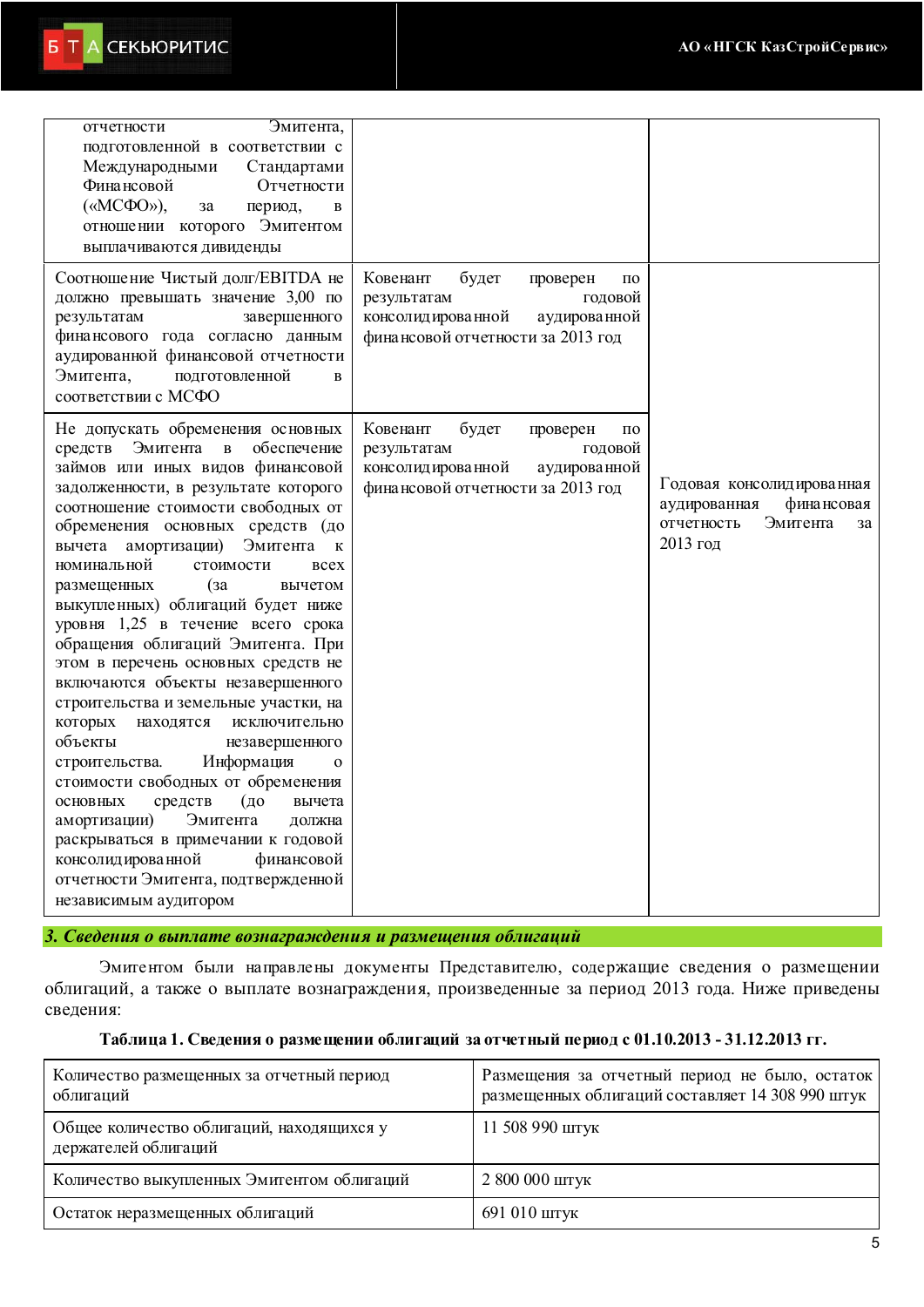| Целевое использование средств, привлеченных в | Размещения за отчетный период не было |
|-----------------------------------------------|---------------------------------------|
| отчетном периоде от размещения облигаций      |                                       |

Первоначальное размещение облигаций было произведено в период с 09 июля 2012 года по 09 января 2013 года в общем количестве 14 308 990 штук. По данным реестра держателей ценных бумаг АО «Елиный регистратор ценных бумаг» по состоянию на 01.01.2014 г., дополнительного размещения облигаций в четвертом квартале 2013 года не было произведено, остаток размещенных облигаций составляет прежнее количество - 14 308 990 штук, остаток неразмещенных облигаций составляет 691 010 штук, общее количество облигаций, находящихся у держателей облигаций составляет 11 508 990 LITYK.

## События после отчетной даты:

Эмитент официальным письмом уведомил Представителя о произведенной выплате 17 января 2014 года купонного вознаграждения, начисленного за период с 09.07.2013 г. - 09.01.2014 г. по своим облиганиям НИН К ZP01Y03E264. См. ниже:

## Таблица 2. Сведения о выплате купонного вознаграждения

| Дата выплаты вознаграждения                                                                | $17.01.2014$ F.                                                                               |
|--------------------------------------------------------------------------------------------|-----------------------------------------------------------------------------------------------|
| Количество облигаций, находящихся у держателей<br>на дату фиксации реестра (08.07.2013 г.) | 11 508 990 штук                                                                               |
| Сумма выплаченного купонного вознаграждения,<br>тенге                                      | 460 359 600 (четыреста шесть десят миллионов<br>триста пятьдесят девять тысяч шестьсот) тенге |

Выплата вознаграждения по облигациям осуществляется в тенге 2 (два) раза в год по истечении каждых 6 (шести) месяцев с даты начала обращения облигаций до даты погашения облигаций. Ставка вознаграждения по облигациям является фиксированной на весь срок обращения облигаций и составляет 8 (восемь) процентов годовых от номинальной стоимости облигаций.

Вознаграждение на дату выплаты рассчитывается как произведение номинальной стоимости и полугодовой ставки купонного вознаграждения.

## 4. Сведения о целевом использовании денежных средств

За отчетный период по состоянию на 31 декабря 2013 года, Эмитентом не были использованы денежные средства, полученные от размещения облигаций, поскольку размещения облигаций не происходило.

## 5. Сведения о залоговом имуществе, которое является обеспечением облигаций Эмитента

Согласно проспекту первого выпуска облигаций, в пределах первой облигационной программы, облигации Эмитента НИН KZP01Y03E264 являются не обеспеченными, следовательно, необходимости для анализа состояния залогового имущества нет.

## **b, Сведения о наступлении случаев, затрагивающих права и интересы держателей облигаций**

В соответствии с пунктом 2, пп.1 п.6 Правил ПДО, Представителем проанализировано наличие обстоятельств, которые могут повлечь нарушение прав и интересов держателей облигаций.

Меры, направленные на защиту прав и интересов держателей облигаций, в том числе, посредством подачи иска в суд от имени держателей облигаций, по вопросам неисполнения Эмитентом обязательств, установленных проспектом выпуска облигаций, не принимались в связи с отсутствием оснований и необходимости принятия таких мер.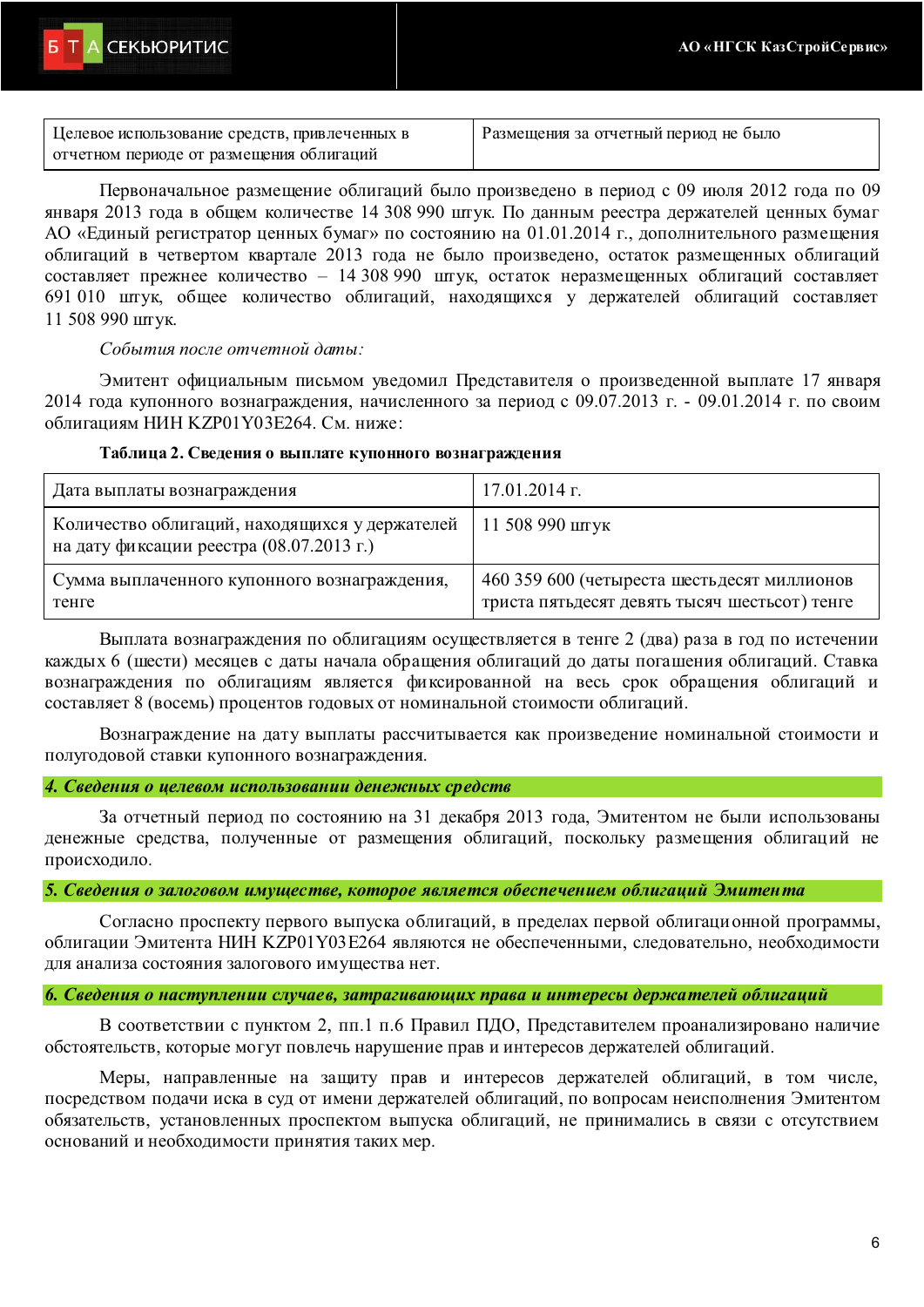## *Ⱥɧɚɥɢɡɮɢɧɚɧɫɨɜɨɝɨɫɨɫɬɨɹɧɢɹɗɦɢɬɟɧɬɚɩɨɫɨɫɬɨɹɧɢɸɧɚ31.12.2013 ɝ*

Финансовый анализ Эмитента проведен на основании управленческой консолидированной финансовой отчетности за 12 месяцев 2013 года в сопоставлении с аудированной финансовой отчетностью за 2007-2012 годы. Мы считаем, что собранных нами сведений в целом достаточно, чтобы вынести адекватное мнение о текущем финансово-экономическом состоянии Эмитента по состоянию на 31 декабря 2013 года.

Эмитент опубликовал управленческую финансовую отчетность за 2013 год, которая отразила ряд позитивных изменений. Так, мы отмечаем существенный рост выручки компании, достигшей 153,2 млрд, тенге, что на 53% выше аналогичного показателя в 2012 году. Наиболее заметным образом это отразилось на операционной прибыли Эмитента, чей объем в 2013 году был равен 35,4 млрд. тенге, что является 129% ростом к 2012 году. Столь высокий рост был получен даже с учетом того, что себестоимость продукции превысила весь объем выручки 2012 года, составив 115,3 млрд. тенге. Последнее обстоятельство является одним из наиболее негативных моментов финансовых результатов компании в 2013 году. Если за период с 2010 по 2012 годы себестоимость продукции эмитента в среднем сокращалась на 4,7% в год, то на протяжении всего 2013 года наблюдалось ее существенное vвеличение.

Несколько смягчающим фактором стало то, что Эмитент заметно сократил свои административные расходы, сумма которых в 2013 году упала на 48%, хотя в то же время доля административных расходов от выручки в отчете о прибыли Эмитента является самой малозначительной  $(1.6\%)$ . Но в то же время мы отмечаем, что данные темпы роста/падения доходов и расходов Эмитента вписываются в исторически весьма изменчивую динамику финансовых показателей компании. Данное положение вещей мы объясняем спецификой бизнеса компании: Эмитент занимается строительством крупных объектов, признает доходы по мере выполнения строительных заказов, и ее нормальный операционный цикл выходит за рамки 1-го года. На практике Эмитент чередует примерно каждый год положительные и отрицательные темпы роста выручки и операционных расходов, а также денежные потоки от операционной деятельности.

### График 1. Оценка кредитного риска в графиках







2010

2011

2013

2012

 $0%$ 

2008

2009







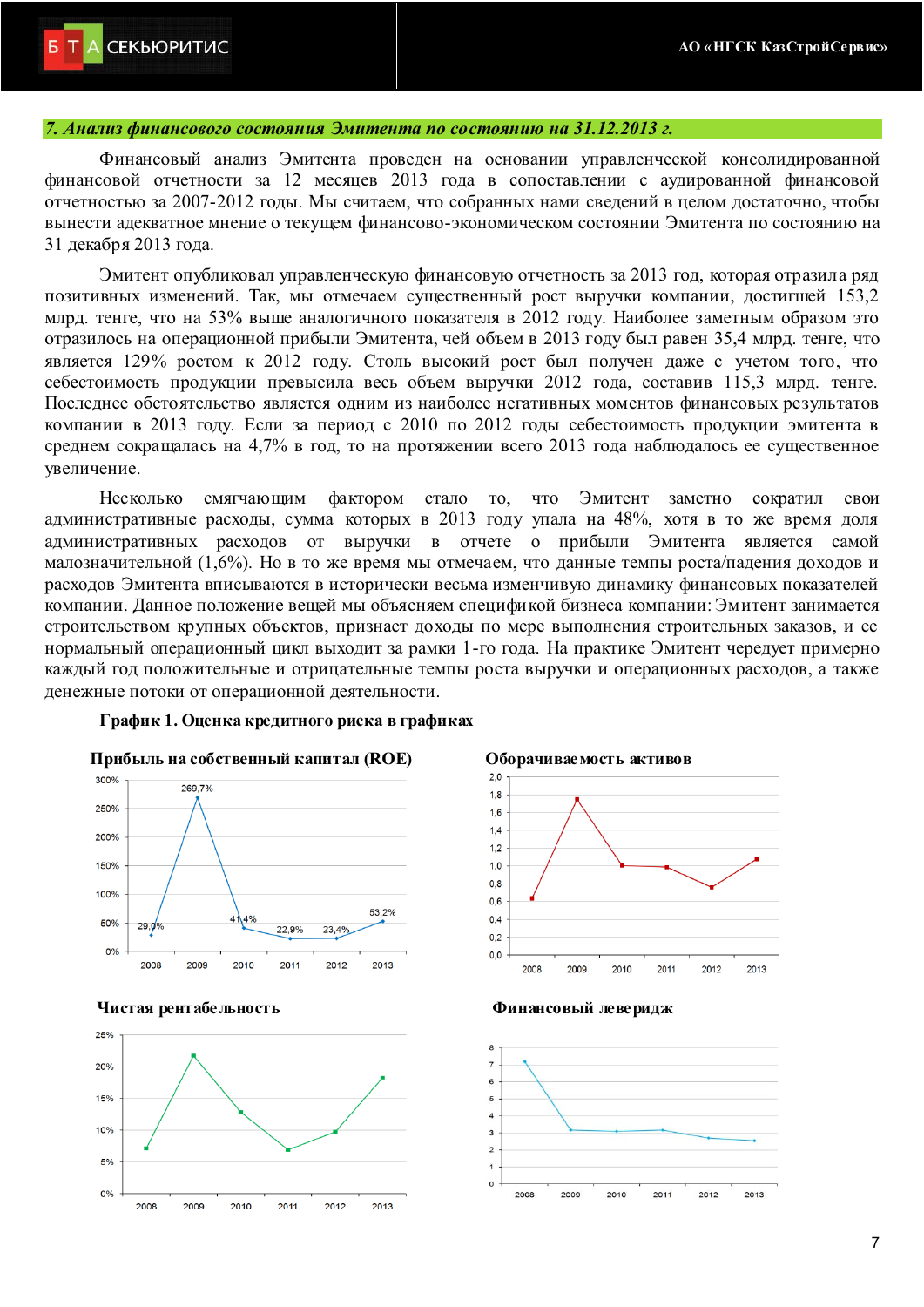

6

5

 $\overline{A}$ 

3

 $\overline{2}$ 

 $\overline{1}$ 

 $\circ$ 

 $-1$ 

 $-2$ 

 $-3$ 



По итогам года Эмитент сумел заметно улучшить свои показатели операционной и чистой рентабельности. Так, благодаря вышесказанному росту выручки и валовой прибыли операционная рентабельность эмитента возросла с 18,5% в 2012 году до 25,3% в 2013 году, в то время как коэффициент чистой рентабельности почти удвоился со значения 9.8% в 2012 году до 18.3% по итогам последнего финансового года. Позитивным моментом также стало то, что рост рентабельности был получен на фоне более низкого уровня финансового левериджа и более высокой оборачиваемости akturob.

В целом за год активы Эмитента увеличились на 4,5%, но одновременно с этим сумма денежных средств и их эквивалентов понизилась на 32%, а их суммарный вес в доле активов компании понизился с 3,0% до 2,0%. Столь низкая доля денежных средств является характерной для Эмитента, у которого традиционно наибольшую долю в активах занимает дебиторская задолженность с относительно невысоким историческим показателем формирования резервов по задолженности дебиторов и выданным авансам. Мы также отмечаем, что риск, связанный с погашением дебиторской задолженности отчасти нивелируется тем, что заказчиками компании являются крупные нефтегазовые фирмы, характеризующиеся повышенной финансовой устойчивостью.

На 31 декабря 2013 года при общем объеме торговой дебиторской задолженности, доходов по невыставленным счетам и выданным авансам в размере 99,4 млрд. тенге величина сформированного резерва по проблемным долгам составила 0,8 млрд. тенге. На наш взгляд, главным фактором риска Эмитента по-прежнему остается высокая доля и постоянный рост ее дебиторской задолженности. Так, за последние 5 лет (2009-13) сумма дебиторской задолженности Эмитента в среднем возрастала на 18% в год. В частности по итогам 2009 года объем дебиторской задолженности и доходов по невыставленным счетам составил 47,9 млрд, тенге. На момент последней отчетной даты сумма дебиторской задолженности и доходов по невыставленным счетам составила 94,5 млрд. тенге. Это на 22% превышает аналогичный показатель за 2012 год и, по сути, является двукратным ростом дебиторской задолженности по отношению к 2009 году.

В свою очередь сам Эмитент объясняет рост дебиторской задолженности тем, что к концу 2013 года у компании закрылось сразу несколько крупных проектов (Бейнеу-Бозой-Шымкент, КаспийБитум, НПС-8, АГП УЗРГ и АГП СКАДА), по которым были выставлены счета. И хотя доля торговой дебиторской задолженности и доходов по невыставленным счетам от размера выручки Эмитента сократилась в 2013 году до 62% с 78% в 2012 году, ее физический объем и доля в структуре активов Эмитента прямо указывает на повышение риска дефолта Эмитента в случае неплатежеспособности ряда клиентов Эмитента. Например, если еще 5 лет назад дебиторская задолженность занимала 18% от суммы активов Эмитента, то на отчетный период ее доля от размера активов выглядит чрезмерно высокой на уровне 63,7%. При этом за последний год основной коэффициент ликвидности, коэффициент текущей ликвидности, возрос со значения 1.5 до 1,6.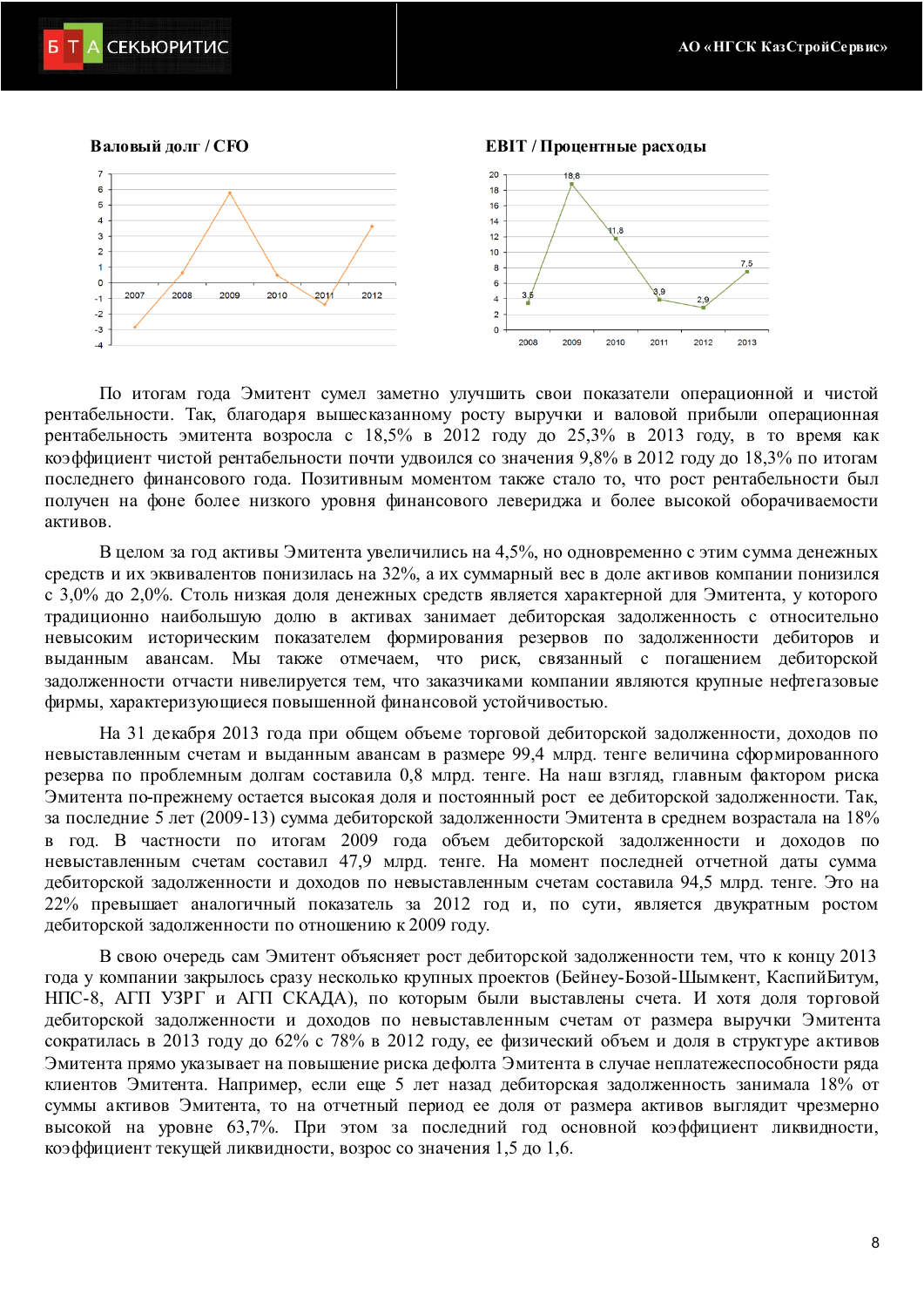# **СЕКЬЮРИТИС**

#### Заключение по результатам анализа

По результатам проведенного нами анализа, мы отмечаем ряд позитивных изменений<br>ежансово-экономического состояния Эмитента за 12 месяцев 2013 года, а именно высокий рост походов Эмитента, а также улучшение основных показателей рентабельности. Но также отмечаем и наименее благоприятные изменения, произошедшие в отчетном периоде, в частности, снижение денежных средств, сократившиеся за 2013 год на 32%, а также увеличение торговой дебиторской задолженности.

Мы оцениваем финансовое положение Эмитента как приемлемое и отмечаем, что Эмитент обладает сильной конкурентной позицией на рынке.

#### Заместитель Председателя Правления



Тойганбаева Б.Б.